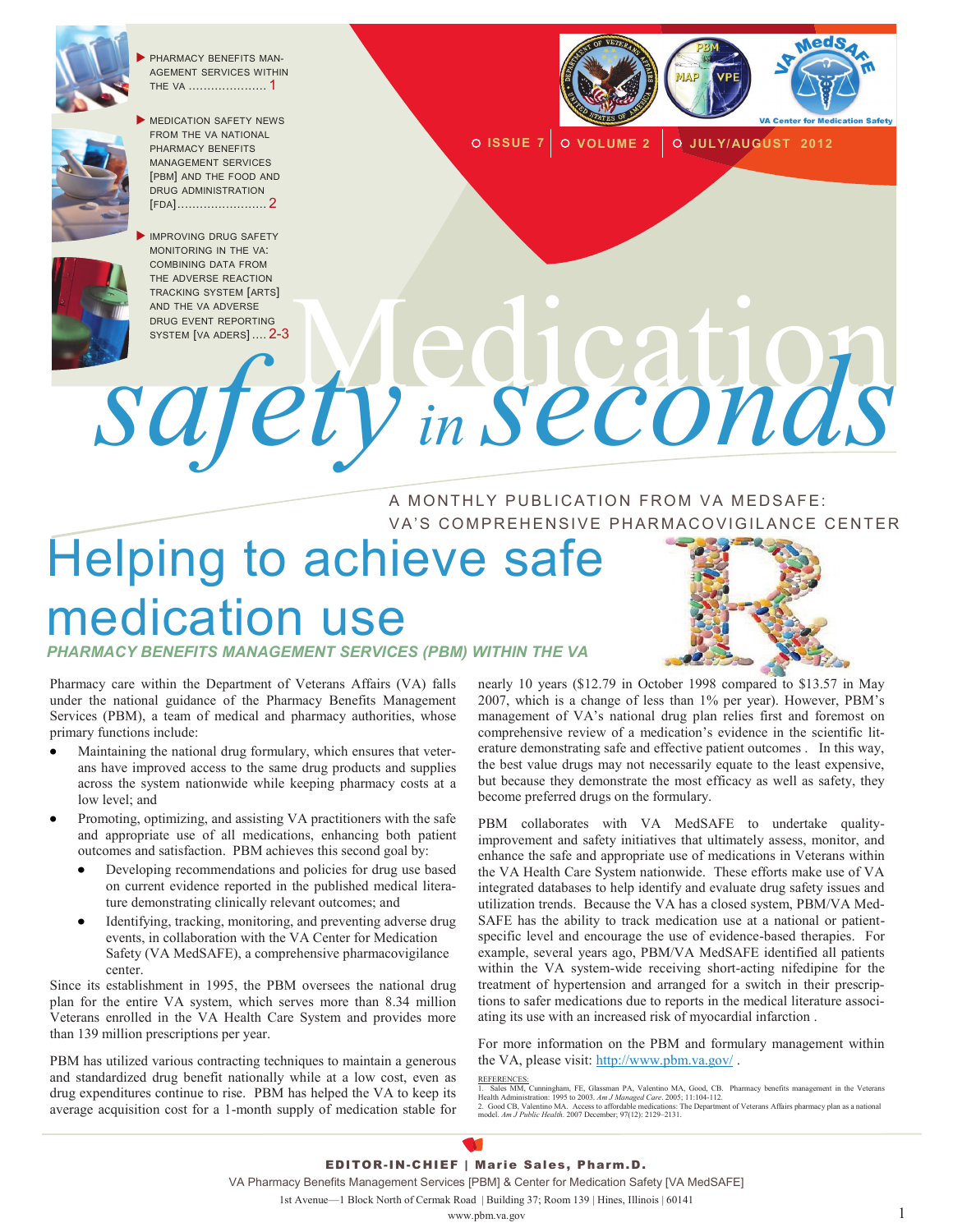### NEWS YOU CAN USE

*FROM THE FOOD AND DRUG ADMINISTRATION (FDA)*

#### *NEUROLOGY*

#### [Seizure risk for multiple sclerosis patients who take Ampyra \(dalfampridine\)](http://www.fda.gov/Drugs/DrugSafety/ucm312846.htm)

07/23/2012

FDA's review of seizure risk associated with dalfampridine (Ampyra) therapy in multiple sclerosis patients showed seizures occurring at the recommended dose in the product label and within the first week of starting therapy. Seizures, a known and documented adverse event with dalfampridine (Ampyra), can increase with higher levels of the drug since elimination occurs via the kidneys. FDA recommends assessing renal function before starting dalfampridine (Ampyra). Dalfampridine (Ampyra) is contraindicated in patients with moderate to severe renal impairment (creatinine clearance < 50 mL/min) or with a history of seizures. For patients with mild renal impairment (creatinine clearance < 51-80 mL/min), consider risk versus benefits before initiating treatment with dalfampridine (Ampyra).

#### *ONCOLOGY*

[New information regarding QT prolongation with ondansetron \(Zofran\)](http://www.fda.gov/Drugs/DrugSafety/ucm310190.htm)

#### 06/29/2012

Preliminary information from a recent study indicates dose-dependent QT-prolongation with ondansetron (Zofran), and specifically with the 32mg single intravenous dose. Patients at risk for this adverse event include those with congenital long QT syndrome, congestive heart failure, bradyarrhythmias, uncorrected electrolyte abnormalities, and use of concomitant medications that prolong the QT interval. The manufacturer (GlaxoSmithKline) will update product labeling to state that no single intravenous dose should exceed 16 mg due to risk of QT prolongation. A lower intravenous dose of 0.15mg/kg every 4 hours for 3 doses may be used in adults with chemotherapyinduced nausea and vomiting. Oral dosing recommendations as well as lower intravenous dosing recommendations remain the same. FDA will reveal final study results when available.

#### *INFECTIOUS DISEASES*

#### [Cefepime and risk of seizure in patients not receiving dosage adjustments for kidney impairment](http://www.fda.gov/Drugs/DrugSafety/ucm309661.htm) 06/26/2012

According to reports found in the FDA's Adverse Event Reporting System (AERS) database as well as in the medical literature, nonconvulsive status epilepticus has occurred with the use of cefipime. Cases involved patients greater than 50 years of age, having renal dysfunction, inappropriate dosing adjustments, underlying concurrent illness, or history of seizures on beta-lactam or cephalosporin antibiotics. Seizures resolved upon discontinuation of cefipime and/or after hemodialysis. FDA recommends adjusting cefipime doses in patients with a creatinine clearance equal to or below 60 mL/min. If seizures occur during treatment with cefipime, FDA recommends discontinuing cefipime or adjusting the dose for those with renal impairment.

## Getting the most from our safety surveillance

*IMPROVING DRUG SAFETY MONITORING IN THE VA: COMBINING DATA FROM THE ADVERSE REACTION TRACKING SYSTEM (ARTS) AND THE VA ADVERSE DRUG EVENT REPORTING SYSTEM (VA ADERS)*

ADEs:

the Allergy/Adverse Reaction Tracking System (ARTS), which resides within the VA electronic medical record and houses all allergies as well as adverse drug reactions (ADR) entered into the Computerized Patient Record System (CPRS) by providers for use in direct patient care; and

the VA Adverse Drug Event Reporting System (VA AD-ERS), a web-based spontaneous ADE reporting system that allows for system-wide tracking/monitoring of ADEs on an aggregate or individual level, and from which MedWatch reports can be generated from provider entries for electronic submission to the FDA.

ARTS serves as a safety tool, with utility occurring at the point of care when providers enter patient-reported allergies or adverse events associated with medications into the Allergy/Adverse Re-

| <b>Rank</b> | <b>Primary Suspect Drug</b>   | TABLE 1.                                                                                                                  |
|-------------|-------------------------------|---------------------------------------------------------------------------------------------------------------------------|
|             | <b>LISINOPRIL</b>             | <b>Suspect drugs</b><br>ranked by<br>number of<br>reports after<br>cross-<br>referencing<br><b>ARTS with VA</b><br>ADERS. |
| 2           | <b>SIMVASTATIN</b>            |                                                                                                                           |
| 3           | <b>PRAVASTATIN</b>            |                                                                                                                           |
| 4           | <b>ROSUVASTATIN</b>           |                                                                                                                           |
| 5           | <b>TERAZOSIN</b>              |                                                                                                                           |
| 6           | <b>METFORMIN</b>              |                                                                                                                           |
|             | <b>HYDROCHLOROTHIAZIDE</b>    |                                                                                                                           |
| 8           | SULFAMETHOXAZOLE/TRIMETHOPRIM |                                                                                                                           |
| 9           | <b>AMLODIPINE</b>             |                                                                                                                           |
| 10          | <b>GABAPENTIN</b>             |                                                                                                                           |

The VA uses two separate spontaneous adverse drug event (ADE) actions section of the patient chart in CPRS during a clinic visit. reporting systems to manage provider- and patient-reported ARTS stores patient- and drug-specific data regarding unwanted medication effects in a centralized database. During each prescription order entry in CPRS, the information is cross-checked for any previously associated and documented adverse reaction/ event. This helps to prevent repeat exposure of patients to the same potentially harmful drug or class of drugs.

> VA ADERS is the VA's nationwide web-based ADE reporting system available at all VA Facilities, also used for safety purposes. Users with access to read notes in CPRS can submit ADE reports to the VA ADERS database. VA ADERS standardizes ADE reporting within the VA, and enables completion of Med-Watch forms from the application with electronic submission directly to the FDA. Additionally, VA ADERS provides ADE trending reports and a platform for medical centers to share process improvements.